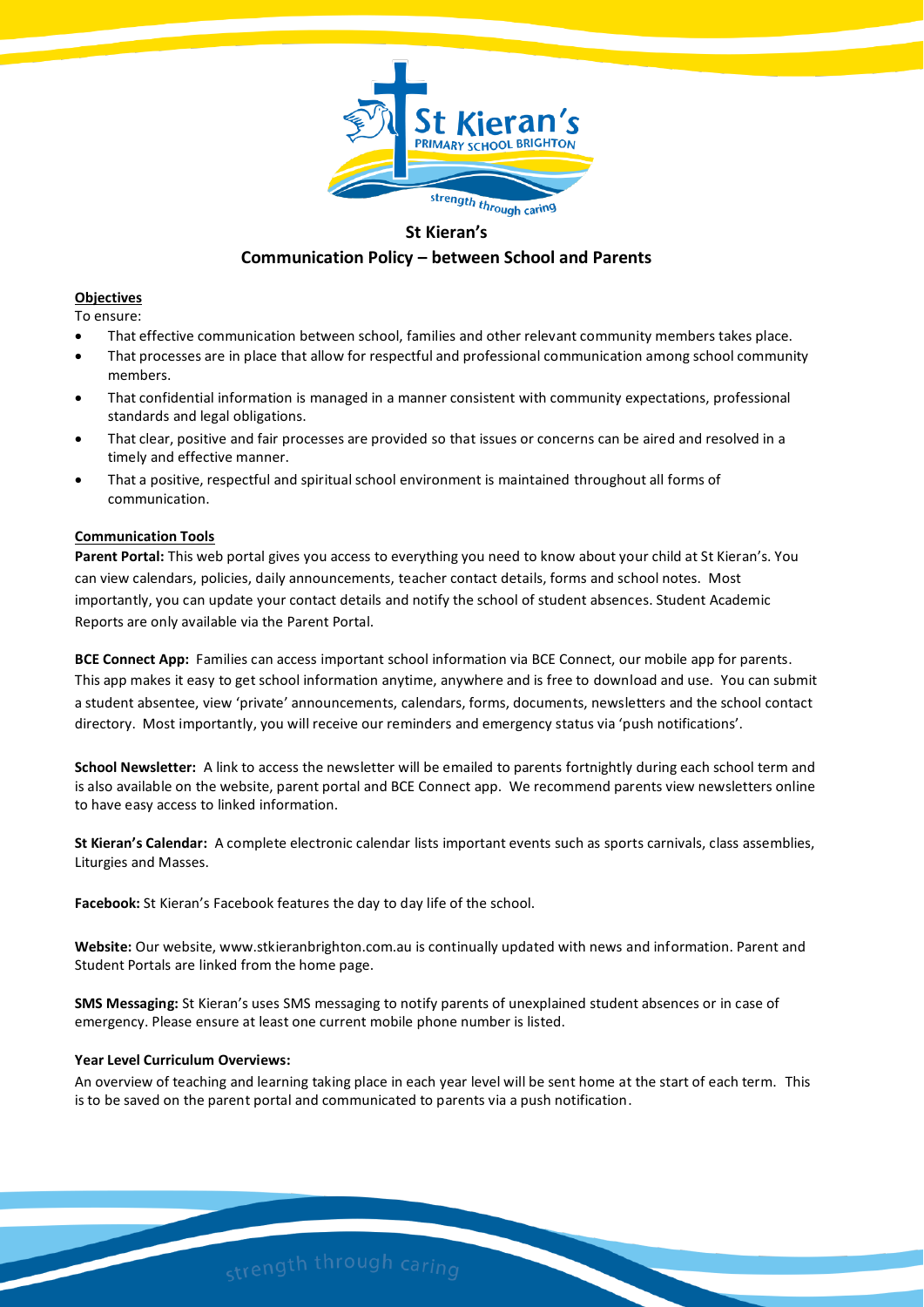

#### **Class / Year Level Newsletters:**

A term newsletter is prepared by teachers. Weekly information is sent home for Prep students whilst parents become familiar with school processes. Weekly "What is On" sheets are discouraged in other years because parents can find the information on the School Portal. Any information that is sent home to parents needs to be saved on the Parent Portal and communicated electronically via a Push Notification.

**Assembly:** A weekly messages assembly is held each Tuesday and this is an opportunity for important messages to be communicated to students and parents. A fortnightly class assembly is held on Thursday morning. This is an opportunity for classes to share their learning with the wider community. At this time, key areas of focus across the school are re-iterated and positive student attributes are recognised through our Learners of the Week.

**Student Report Cards:** Reports are issued at the end of each semester and can be located on the Parent Portal. This allows teachers to communicate important information about each child's individual learning.

**Parent/Teacher Interviews:** Interviews are conducted throughout the school year in term 1 and 3.

**Celebration of Learning:** Student learning is celebrated twice per year and classrooms are opened so students can show their learning with their families. Dates of these events are on the Parent Portal and will also be communicated to families via the school newsletter.

**Pastoral Parents:** Each class has a parent representative who is responsible for the pastoral care of the families in their class. Pastoral Parents are also responsible for moderating and communicating information via the year level Facebook pages.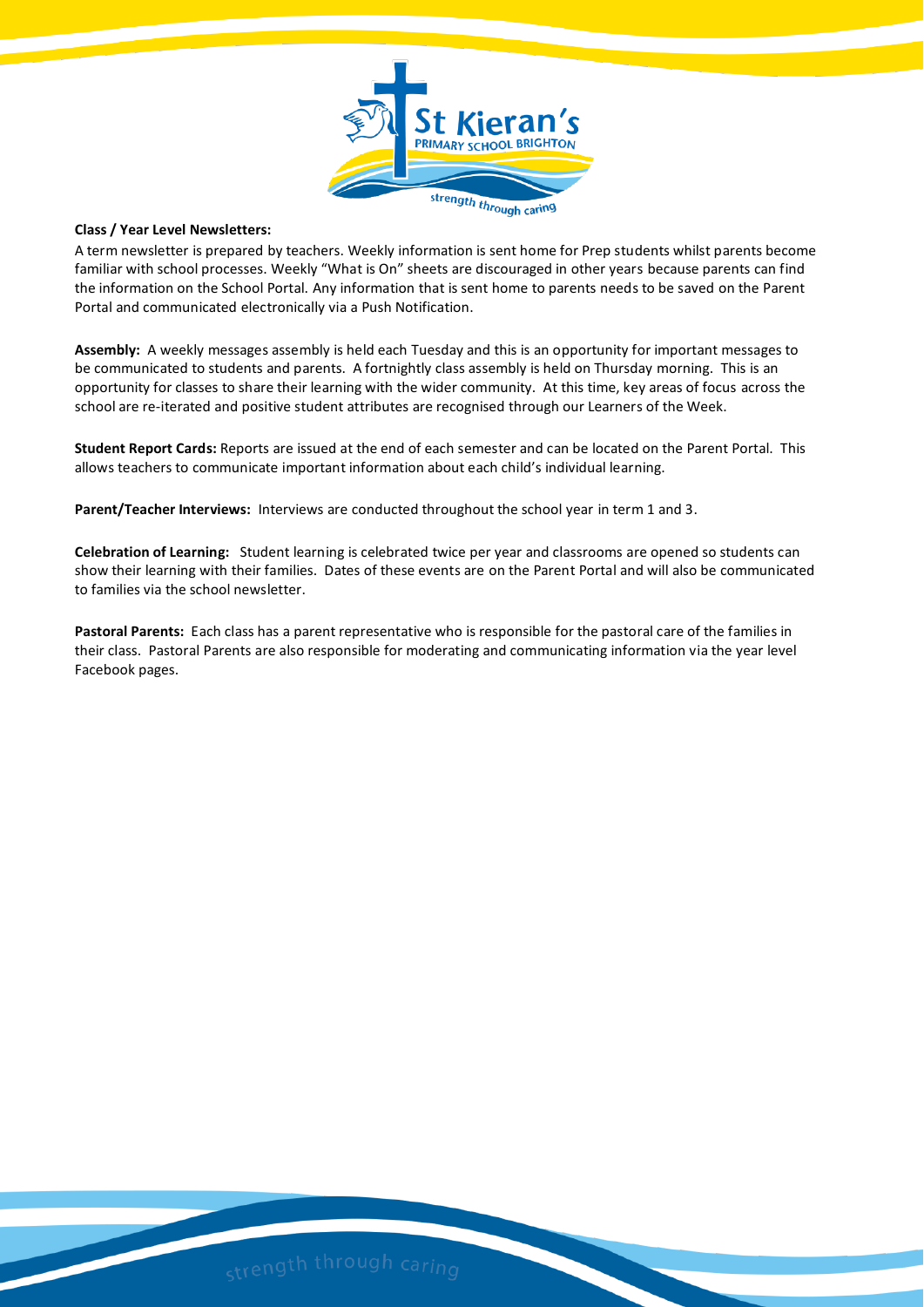

# **Implementation of Communication Policy**

It is our recommendation that in the first instance parents contact the class teacher for assistance, support and clarification. The Principal and APRE should only be contacted if parent concerns be unsatisfactorily resolved with the class teacher.

# **Communication of Events and Classroom Learning to Parents**

- An electronic newsletter is sent home once a fortnight to all families.
- Photos, video clips /reports of learning are to be put into the newsletter. Each class is responsible for reporting on learning once per year in the School Newsletter. Teachers are to give the relevant information to the Office Staff who place it in the newsletter. This information may also be used for Facebook where applicable.
- Information and reports about the Leadership Ministries is to be place in the electronic newsletter.
- Whole school e-mails are sent home on the alternative Tuesday to the newsletter as much as possible so that parents are not bombarded with e-mails
- Teachers in Prep and Year 1 have the option to send home a "What is On" information sheet. Parents from Year 2 – 6 are encouraged to use the Parent Portal to access whole school and year level information.
- Where possible students are encourage to report on their learning to parents ie blogs, information night
- Parents are encouraged to volunteer in classrooms as much as possible
- Letters with permission slips are sent out as a hard copy so that parents can return the slip.
- Copies of all letters sent home are found on the Parent portal. They are archived every term.
- Copies of all letters send home can be found on the School Portal in the office folder

#### **Amendments to Events**

- Changes to dates and times of events are to be communicated via push notification and e-mail.
- Office staff are responsible for communicating whole school events from the office.
- Teachers are responsible for notifying parents of changes to class happening

#### **Procedure for Parents Contacting a Teacher**

When a parent wishes to contact a teacher to discuss matters relating to their child the following process is recommended:

- If urgent, parents are to telephone the school office immediately, briefly outline the urgent matter, and our administration staff will advise the teacher to return the parent's phone call outside of learning time.
- Email is the preferred method to arrange a suitable time to meet and discuss the matter with your child's teacher.

#### **Responding to Parent Communication**

Our teachers are required to respond quickly to parent emails and messages in the following ways:

- Teachers will respond within 24 hours during Term time only. Teachers need to set out "Out of Office" during school holidays on outlook. Teachers are requested not to respond to parents e-mails during school holidays, rather to draft response to be forwarded once school resumes.
- Supply written response within 24 to 48 hours of email being received. Weekend and holidays excluded.
- Pass all relevant information to the Principal or APRE if the concern cannot be dealt with satisfactorily by the teacher.

#### **Procedure for Teacher Contacting a Parent**

- Teachers should contact parents if they want to arrange a meeting, incident at school including behaviour coaching or to give positive feedback
- Face to face conversations are the preferred method of communication. If this is not possible, phone calls required. Contact parents via e-mail, apart from arranging a meeting, is discouraged.